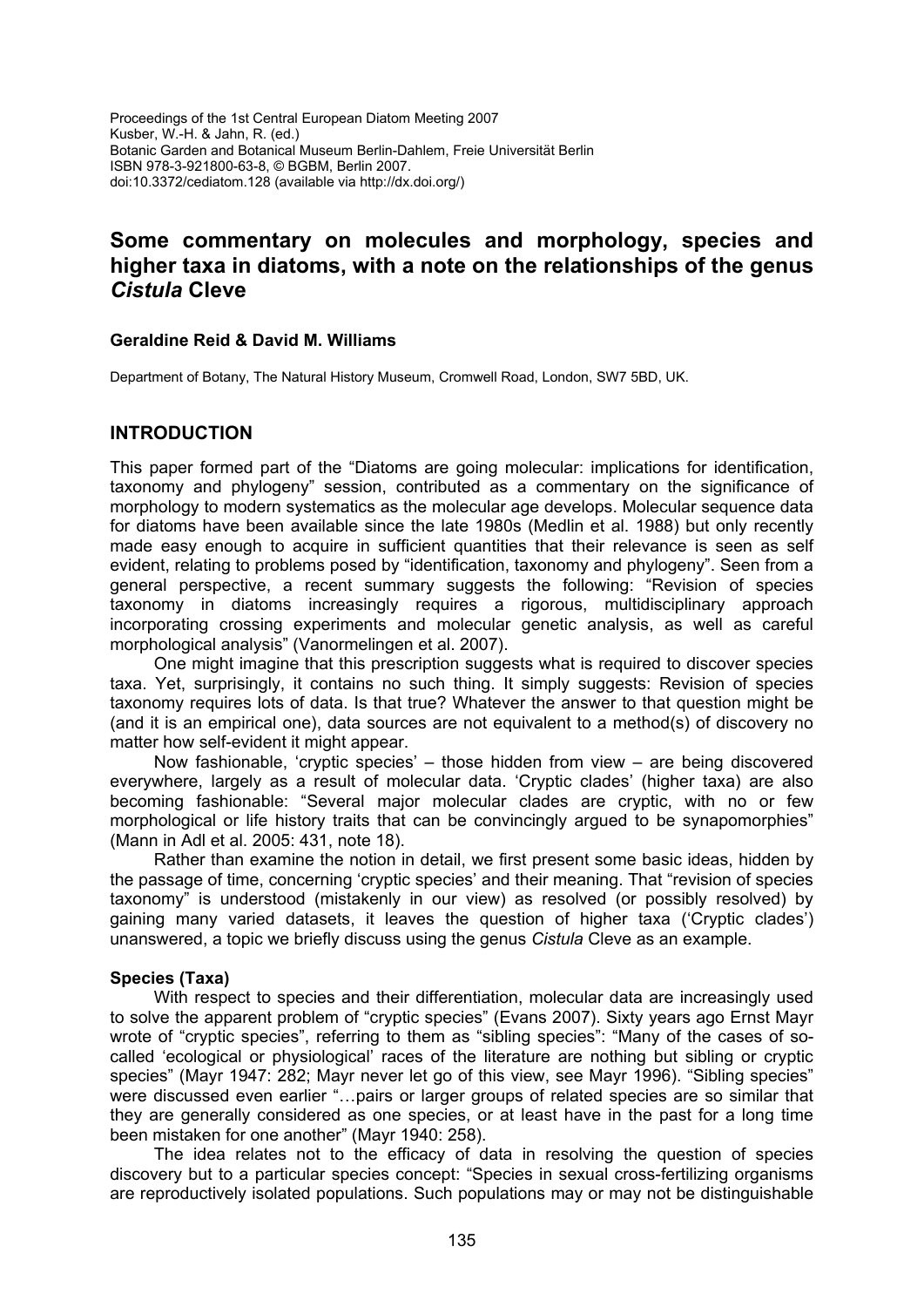in morphological characters. Mayr (1940) has proposed the designation 'sibling species' for species that are morphologically similar or identical …The theoretical interest of sibling species lies in that their existence shows that reproductive isolation may arise without divergence in morphological traits, and that physiological differences are not necessarily accompanied by morphological ones" (Burla et al. 1949: 300). Whatever truth there may be in that final sentence, the original notion of 'cryptic species' was tied to a particular theory that *explains* species existence ("Species …are reproductively isolated populations") rather than any particular observation or proposition of how to species taxa are *discovered*. As Mayr embraced the populational view of species 'origin', he created a species concept that reflected an integrated, but heterogeneous, breeding population continuously moulded by the forces of natural selection. Species, as populations (biological entities), were promoted to replace the idea that species were taxa (diagnosable units) with "The primary criterion of species rank as a natural population is reproductive isolation" (Mayr 1963: 31). Thus his *concept* was designed to *explain* what might be *discovered*. In any case, the discussion of 'cryptic species' in the 1940s concerned evidence other than molecular, hence these data were not required to find solution to the problem – if it was a problem at all.

Rather than state the problem, perhaps illumination is possible by considering the solution: Where once one species was recognised, now there are many. That solution is the everyday experience of working taxonomists. The appropriate question for systematists is: How might such units (taxa, species) be discovered?

As opposed to explanation, species appear to be "diagnosable by a unique combination of character states". After all, if diatom diversity is not known, what is there to explain?

Species, like any other taxon, can be regarded as testable hypotheses. That is, further study revealing further characters may suggest alternative character distributions. Each character set (data source) requires evaluation when conflict occurs, rather than simply giving primacy to breeding (a primitive trait) – or, as is now being suggested, molecular data. No data source has or can have primacy. Species discovery – like taxon discovery in general – is not an issue of data sources.

## **Higher Taxa**

Taxon discovery relates to all levels in the systematic hierarchy: species, genus, family, order, etc. Consider what is known of the genus *Cistula* (*Cistula* currently has one species and a variety; a fuller account is in preparation):

*Cistula* (Fig. 1, 2) currently resides in the family Amphipleuraceae Grunow alongside three other genera: *Frickea* Heiden, *Amphipleura* Kütz. and *Frustulia* C.Agardh. Round et al. noted that "the structure of *Frickea*, in particular the raphe system, the fineness of the valve structure and the elongate helictoglossa, suggests a relationship with *Frustulia*" (Round et al. 1990: 534). It is not clear what sort of relationship that implies. Nevertheless, they somewhat more directly note that "*Frustulia* is most closely related to *Amphipleura*" (Round et al. 1990: 538). These notions may be represented as a branching diagram (Fig. 3a), which captures the two aspects of relationship: that *Frickea*, *Amphipleura* and *Frustulia* together form a monophyletic group, named as the family Amphipleuraceae (Fig. 3a, node 2) and that *Amphipleura* and *Frustulia* form a monophyletic group (unnamed) nested within that larger group (Fig. 3a, node 1). Other than its inclusion in the Amphipleuraceae, the relationships of *Cistula* was not considered.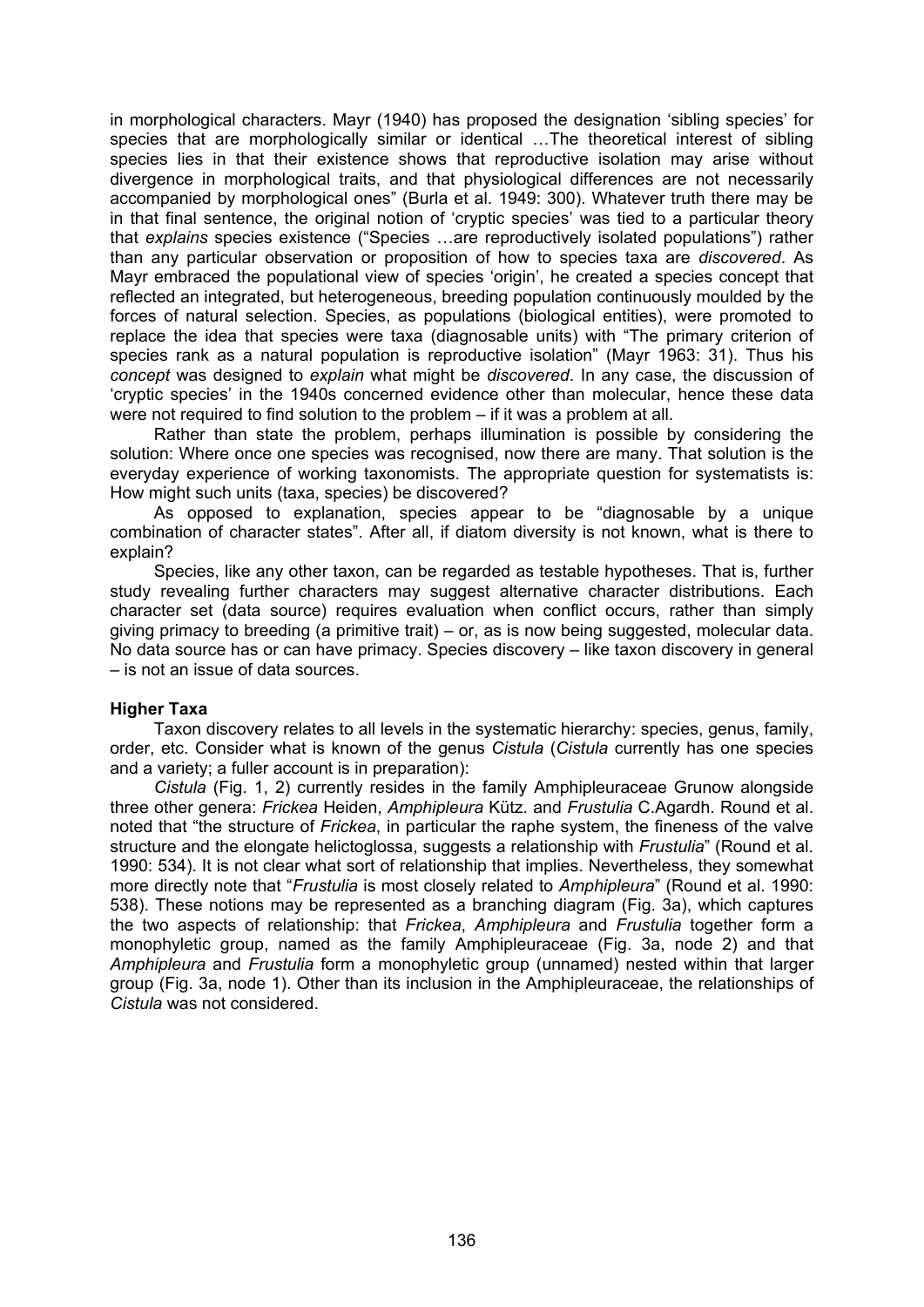

**Fig. 1-2.** SEM of *Cistula.* Fig. 1 *Cistula lorenziana* Grunow. Fig. 2. SEM of new species of *Cistula.* Bar = 10μm, specimens from Palawan, the Philippines.

#### **Morphological Evidence**

The diagram in Fig. 3a implies that there is evidence (characters, homologies) supporting both nodes 1 and 2.

The following morphological characters were used in the analyses: internal central and polar endings similar or dissimilar; presence or absence of accessory rib; form of external central raphe and polar endings; form of helictoglossa; relationship of helictoglossa with rib; positioning of raphe; relationship of raphe sternum and rib; presence or absence of cibra, hymens and volae; morphology of areola; form of external areola openings and internal central fissure morphology.



**Fig. 3.** Relationships of the Amphipleuraceae. 3a: Relationships as implied by Round et al. (1990); 3b: Most parsimonious tree from 14 characters.

#### **Morphological Analysis**

Our preliminary dataset consists of 10 binary and four multi-state characters. *Petroneis* Stickle & D.G.Mann was used as outgroup, as it is one of the earliest biraphid diatoms (Kociolek & Stoermer 1986). Parsimony analysis of these data yielded one most parsimonious tree (length 19, ci 100, ri 100, using Hennig86 (Farris 1988), with *ie\** [implicit enumeration], all characters were unordered), (Fig. 3b).